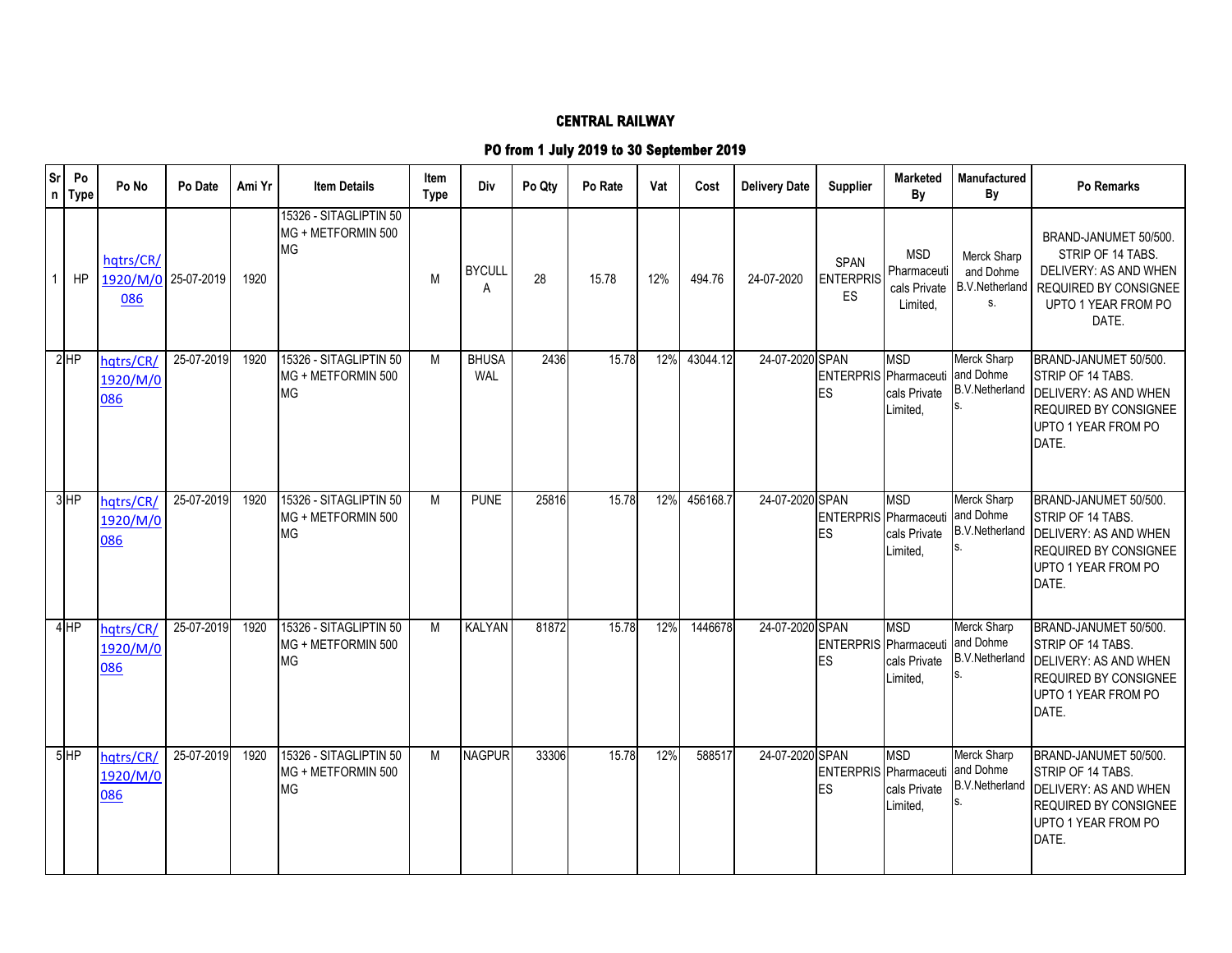| <b>Sr</b><br>$\mathsf{n}$ | Po<br><b>Type</b> | Po No                        | Po Date    | Ami Yr | <b>Item Details</b>                                         | Item<br><b>Type</b> | Div                        | Po Qty | Po Rate | Vat | Cost    | <b>Delivery Date</b> | <b>Supplier</b>                    | Marketed<br>By                          | Manufactured<br>By                                                                                                                        | Po Remarks                                                                                                                                  |
|---------------------------|-------------------|------------------------------|------------|--------|-------------------------------------------------------------|---------------------|----------------------------|--------|---------|-----|---------|----------------------|------------------------------------|-----------------------------------------|-------------------------------------------------------------------------------------------------------------------------------------------|---------------------------------------------------------------------------------------------------------------------------------------------|
|                           | $6$ HP            | hqtrs/CR/<br>1920/M/0<br>095 | 08-07-2019 | 1920   | 17769 - TRASTUZUMAB<br><b>EMTANSINE 100 MG</b><br>(KADCYLA) | M                   | <b>BYCULL</b><br>A         | 38     | 105680  | 12% | 4497741 | 07-07-2020 Roche     | Products<br>(India) Pvt<br>Ltd     | Roche<br>Products<br>(India) Pvt<br>Ltd | M/S<br>F.Hoffmann-La<br>Roche<br>Ltd, Basel, Switz<br>erland                                                                              | BRAND-KADCYLA 100 MG<br>VIAL. DELIVERY: AS AND<br>WHEN REQUIRED BY<br>CONSIGNEE UPTO 1 YEAR<br>FROM PO DATE.                                |
|                           | <b>HP</b>         | hqtrs/CR/<br>1920/M/0<br>096 | 04-07-2019 | 1920   | 11797 -<br>PNEUMOCOCCAL<br>VACCINE POLYVALENT<br>23         | M                   | <b>BYCULL</b><br>A         | 100    | 680     | 5%  | 71400   | 03-07-2020 SPAN      | <b>ENTERPRIS</b> Pharmaceuti<br>ES | <b>MSD</b><br>cals Private<br>Limited,  | M/S MSD<br>CALS PVT<br>LTD.                                                                                                               | BRAND-Pneumovax 23 Inj.<br>PHARMACEUTI DELIVERY: AS AND WHEN<br><b>REQUIRED BY CONSIGNEE</b><br>UPTO 1 YEAR FROM PO<br>DATE.                |
|                           | 8HP               | hatrs/CR/<br>1920/M/0<br>096 | 04-07-2019 | 1920   | 11797 -<br>PNEUMOCOCCAL<br>VACCINE POLYVALENT<br>23         | M                   | <b>NAGPUR</b>              | 50     | 680     | 5%  | 35700   | 03-07-2020 SPAN      | ES                                 | <b>MSD</b><br>cals Private<br>Limited,  | M/S MSD<br>CALS PVT<br>LTD.                                                                                                               | BRAND-Pneumovax 23 Inj.<br>ENTERPRIS Pharmaceuti PHARMACEUTI DELIVERY: AS AND WHEN<br>REQUIRED BY CONSIGNEE<br>UPTO 1 YEAR FROM PO<br>DATE. |
|                           | $9$ HP            | hatrs/CR/<br>1920/M/0<br>097 | 04-07-2019 | 1920   | 91059 - NINTEDANIB 100<br>MG                                | M                   | <b>BYCULL</b><br>A         | 300    | 487.22  | 12% | 163707  | 03-07-2020 K         | ENTERPRIS Ingelheim<br>ES          | Boehringer<br>India Pvt Ltd             | $\overline{\mathsf{MS}}$<br><b>BOEHRINGER</b><br><b>INGELHEIM</b><br><b>PHARMA</b><br>GMBH & CO.<br><b>KG BINGER</b><br>STR.<br>173,55276 | BRAND-CYENDIV 100 MG.<br>DELIVERY: AS AND WHEN<br>REQUIRED BY CONSIGNEE<br>UPTO 1 YEAR FROM PO<br>DATE.                                     |
|                           | $10$ HP           | hqtrs/CR/<br>1920/M/0<br>098 | 04-07-2019 | 1920   | 13405 - ATORVASTATIN<br>40 MG                               | M                   | <b>BYCULL</b><br>A         | 52000  | 0.76    | 12% | 44200   | 11-09-2019 KEPS      | PHARMA.                            | Morepen<br>Laboratories<br>Limited      |                                                                                                                                           | M/S MOREPEN BRAND-ORVASTIN 40.<br>PACK: 20X10 TABS.                                                                                         |
|                           | $11$ HP           | hqtrs/CR/<br>1920/M/0<br>098 | 04-07-2019 | 1920   | 13405 - ATORVASTATIN<br>40 MG                               | M                   | <b>BHUSA</b><br><b>WAL</b> | 54400  | 0.76    | 12% | 46240   | 11-09-2019 KEPS      | PHARMA,                            | Morepen<br>Laboratories<br>Limited      |                                                                                                                                           | M/S MOREPEN BRAND-ORVASTIN 40.<br>PACK: 20X10 TABS.                                                                                         |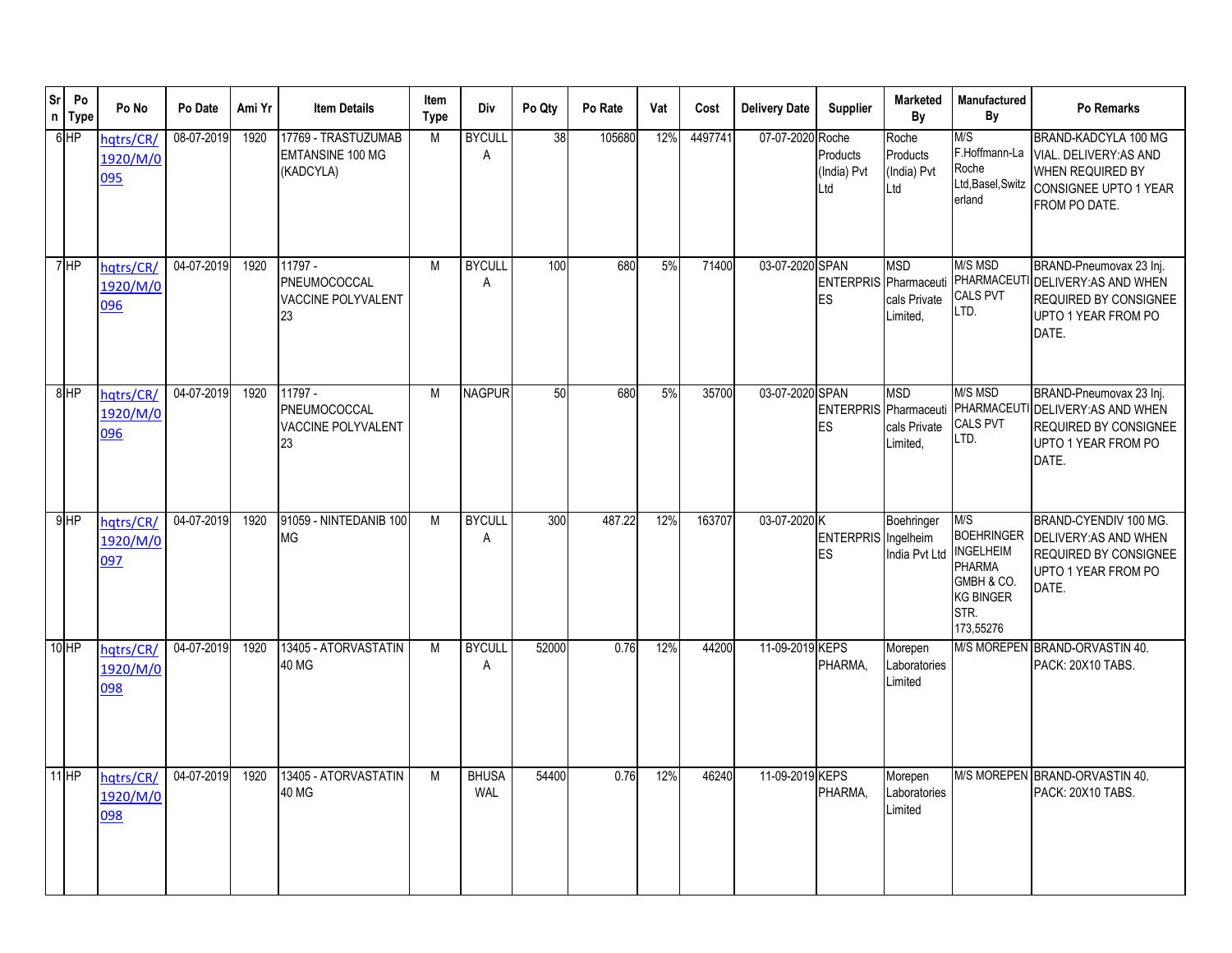| sr      | Po<br>n Type | Po No                        | Po Date    | Ami Yr | <b>Item Details</b>                                                     | Item<br><b>Type</b> | Div                | Po Qty | Po Rate | Vat | Cost     | <b>Delivery Date</b> | <b>Supplier</b>                    | <b>Marketed</b><br>By                  | Manufactured<br>By                                                                          | Po Remarks                                                                                                                |
|---------|--------------|------------------------------|------------|--------|-------------------------------------------------------------------------|---------------------|--------------------|--------|---------|-----|----------|----------------------|------------------------------------|----------------------------------------|---------------------------------------------------------------------------------------------|---------------------------------------------------------------------------------------------------------------------------|
| $12$ HP |              | hqtrs/CR/<br>1920/M/0<br>098 | 04-07-2019 | 1920   | 13405 - ATORVASTATIN<br>40 MG                                           | M                   | <b>PUNE</b>        | 8200   | 0.76    | 12% | 6970     | 11-09-2019 KEPS      | PHARMA,                            | Morepen<br>Laboratories<br>Limited     |                                                                                             | M/S MOREPEN BRAND-ORVASTIN 40.<br>PACK: 20X10 TABS.                                                                       |
| $13$ HP |              | hqtrs/CR/<br>1920/M/0<br>098 | 04-07-2019 | 1920   | 13405 - ATORVASTATIN<br>40 MG                                           | M                   | <b>KALYAN</b>      | 23200  | 0.76    | 12% | 19720    | 11-09-2019 KEPS      | PHARMA,                            | Morepen<br>Laboratories<br>Limited     |                                                                                             | M/S MOREPEN BRAND-ORVASTIN 40.<br>PACK: 20X10 TABS.                                                                       |
| $14$ HP |              | hqtrs/CR/<br>1920/M/0<br>099 | 04-07-2019 | 1920   | 15611 - VACCINE<br>QUADRIVALENT HPV<br>(HPV-6,11,16,18<br>STERIEOTYPES) | M                   | <b>BYCULL</b><br>A | 98     | 2017.32 | 12% | 221421.2 | 03-07-2020 SPAN      | ENTERPRIS Pharmaceuti<br>ES        | <b>MSD</b><br>cals Private<br>Limited, | Merck Sharp<br>and Dohme<br>,B.V.Waarderw<br>eg 39,2031<br>BN, Haarlem, Th<br>e Netherland. | BRAND-GARDASIL 0.5 ML1<br>Dose PFS/VIAL<br>DELIVERY: AS AND WHEN<br>REQUIRED BY CONSIGNEE<br>UPTO 1 YEAR FROM PO<br>DATE. |
| $15$ HP |              | hqtrs/CR/<br>1920/M/0<br>099 | 04-07-2019 | 1920   | 15611 - VACCINE<br>QUADRIVALENT HPV<br>(HPV-6,11,16,18<br>STERIEOTYPES) | M                   | <b>NAGPUR</b>      | 40     | 2017.32 | 12% | 90376    | 03-07-2020 SPAN      | <b>ENTERPRIS</b> Pharmaceuti<br>ES | <b>MSD</b><br>cals Private<br>Limited, | Merck Sharp<br>and Dohme<br>B.V.Waarderw<br>eg 39,2031<br>BN, Haarlem, Th<br>e Netherland.  | BRAND-GARDASIL 0.5 ML1<br>Dose PFS/VIAL<br>DELIVERY: AS AND WHEN<br>REQUIRED BY CONSIGNEE<br>UPTO 1 YEAR FROM PO<br>DATE. |
| 16 HP   |              | hqtrs/CR/<br>1920/M/0<br>102 | 04-07-2019 | 1920   | 70190 -<br>DESFEROXAMINE 500<br>MG/VIAL (DESFERAL)                      | M                   | <b>BYCULL</b><br>Α | 5000   | 148     | 5%  | 777000   | 10-09-2019 K         | ENTERPRIS India Ltd.,<br>ES        | <b>Novartis</b>                        | M/S<br>Wasserburger<br>Arzneimittelwer<br>GmbH, Herdertr<br>asse, Germany.                  | BRAND-DESFERAL<br>INJECTION, 500MG, PK OF 1<br>VIAL.                                                                      |
| $17$ HP |              | hqtrs/CR/<br>1920/M/0<br>102 | 04-07-2019 | 1920   | 70190 -<br>DESFEROXAMINE 500<br>MG/VIAL (DESFERAL)                      | M                   | <b>KALYAN</b>      | 707    | 148     | 5%  | 109867.8 | 10-09-2019 K         | ENTERPRIS India Ltd.,<br>ES        | Novartis                               | M/S<br>Wasserburger<br>Arzneimittelwer<br>GmbH, Herdertr<br>asse, Germany.                  | <b>BRAND-DESFERAL</b><br>INJECTION, 500MG, PK OF 1<br>VIAL.                                                               |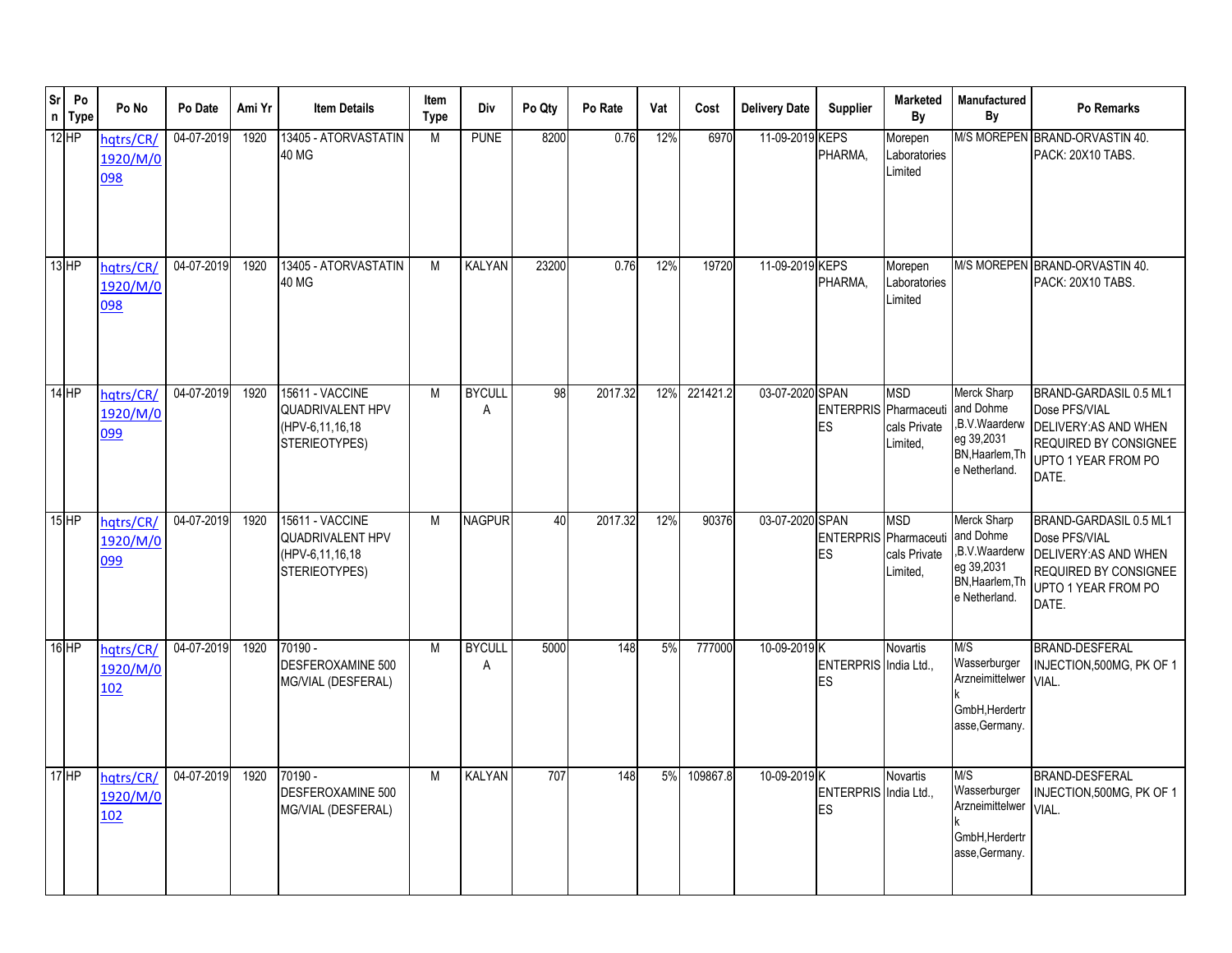| <b>Sr</b><br>$\mathsf{n}$ | Po<br><b>Type</b> | Po No                        | Po Date    | Ami Yr | <b>Item Details</b>                                          | Item<br><b>Type</b> | Div                | Po Qty | Po Rate  | Vat | Cost     | <b>Delivery Date</b> | <b>Supplier</b>                                          | Marketed<br>By              | Manufactured<br>By                                                                       | Po Remarks                                                                                                                    |
|---------------------------|-------------------|------------------------------|------------|--------|--------------------------------------------------------------|---------------------|--------------------|--------|----------|-----|----------|----------------------|----------------------------------------------------------|-----------------------------|------------------------------------------------------------------------------------------|-------------------------------------------------------------------------------------------------------------------------------|
|                           | $18$ HP           | hqtrs/CR/<br>1920/M/0<br>103 | 03-07-2019 | 1920   | 70004 - GOLIMUMAB 50<br>MG/0.5 ML(SIMPONI<br>50)             | M                   | <b>BYCULI</b><br>Α | 10     | 42135.47 | 12% | 471917.3 | 02-07-2020           | Candaur<br>Pharmaceuti Johnson Pvt<br>cals Pvt. Ltd. Ltd | Johnson &                   | M/S Cilag<br>AG, Hochestras<br>se 201, CH-<br>8205, Schaffhau                            | BRAND-SIMPONI 50MG<br>AUTOINJ. DELIVERY:AS<br>AND WHEN REQUIRED BY<br>CONSIGNEE UPTO 1 YEAR<br>sen, Switzerland FROM PO DATE. |
|                           | $19$ HP           | hqtrs/CR,<br>1920/M/0<br>103 | 03-07-2019 | 1920   | 70004 - GOLIMUMAB 50<br>MG/0.5 ML(SIMPONI<br>50)             | M                   | <b>KALYAN</b>      |        | 42135.47 | 12% | 94383.46 | 02-07-2020 Candaur   | Pharmaceuti Johnson Pvt<br>cals Pvt. Ltd. Ltd            | Johnson &                   | M/S Cilag<br>AG, Hochestras<br>se 201, CH-<br>8205, Schaffhau                            | BRAND-SIMPONI 50MG<br>AUTOINJ. DELIVERY:AS<br>AND WHEN REQUIRED BY<br>CONSIGNEE UPTO 1 YEAR<br>sen, Switzerland FROM PO DATE. |
|                           | $20$ HP           | hqtrs/CR/<br>1920/M/0<br>104 | 03-07-2019 | 1920   | 10184 - INSULIN -<br>HUMAN ACTRAPID 40<br>IU/ML 10 ML        | M                   | <b>PUNE</b>        | 317    | 59.59    | 5%  | 19834.69 | 02-07-2020 KEPS      | PHARMA,                                                  | Wockhardt<br>Limited        | M/S<br><b>WOCKHARDT</b><br>LIMITED, AURA<br>NGABAD.                                      | BRAND-WOSULIN-R 10 ML.<br>DELIVERY: AS AND WHEN<br>REQUIRED BY CONSIGNEE<br>UPTO 1 YEAR FROM PO<br>DATE.                      |
|                           | $21$ HP           | hqtrs/CR/<br>1920/M/0<br>104 | 03-07-2019 | 1920   | 10184 - INSULIN -<br><b>HUMAN ACTRAPID 40</b><br>IU/ML 10 ML | M                   | <b>KALYAN</b>      | 7077   | 59.59    | 5%  | 442807.9 | 02-07-2020 KEPS      | PHARMA.                                                  | Wockhardt<br>Limited        | M/S<br><b>WOCKHARDT</b><br>LIMITED, AURA<br>NGABAD.                                      | BRAND-WOSULIN-R 10 ML.<br>DELIVERY: AS AND WHEN<br><b>REQUIRED BY CONSIGNEE</b><br>UPTO 1 YEAR FROM PO<br>DATE.               |
|                           | $22$ HP           | hqtrs/CR,<br>1920/M/0<br>104 | 03-07-2019 | 1920   | 10184 - INSULIN -<br>HUMAN ACTRAPID 40<br>IU/ML 10 ML        | M                   | <b>NAGPUR</b>      | 1032   | 59.59    | 5%  | 64572.24 | 02-07-2020 KEPS      | PHARMA,                                                  | Wockhardt<br>Limited        | M/S<br><b>WOCKHARDT</b><br>LIMITED, AURA<br>NGABAD.                                      | BRAND-WOSULIN-R 10 ML.<br>DELIVERY: AS AND WHEN<br>REQUIRED BY CONSIGNEE<br>UPTO 1 YEAR FROM PO<br>DATE.                      |
|                           | $23$ HP           | hqtrs/CR/<br>1920/M/0<br>105 | 03-07-2019 | 1920   | 21603 - EMPAGLIFLOZIN<br>10 MG                               | M                   | <b>BYCULL</b><br>Α | 2740   | 31.75    | 12% | 97434.4  | 02-07-2020 K         | ENTERPRIS Ingelheim<br><b>ES</b>                         | Boehringer<br>India Pvt Ltd | M/S<br><b>INGELHEIM</b><br>PHARMA<br>GMBH & CO.<br><b>KG BINGER</b><br>STR.<br>173,55276 | BRAND-JARDIANCE 10MG.<br>BOEHRINGER STRIP OF 10.DELIVERY:AS<br>AND WHEN REQUIRED BY<br>CONSIGNEE UPTO 1 YEAR<br>FROM PO DATE. |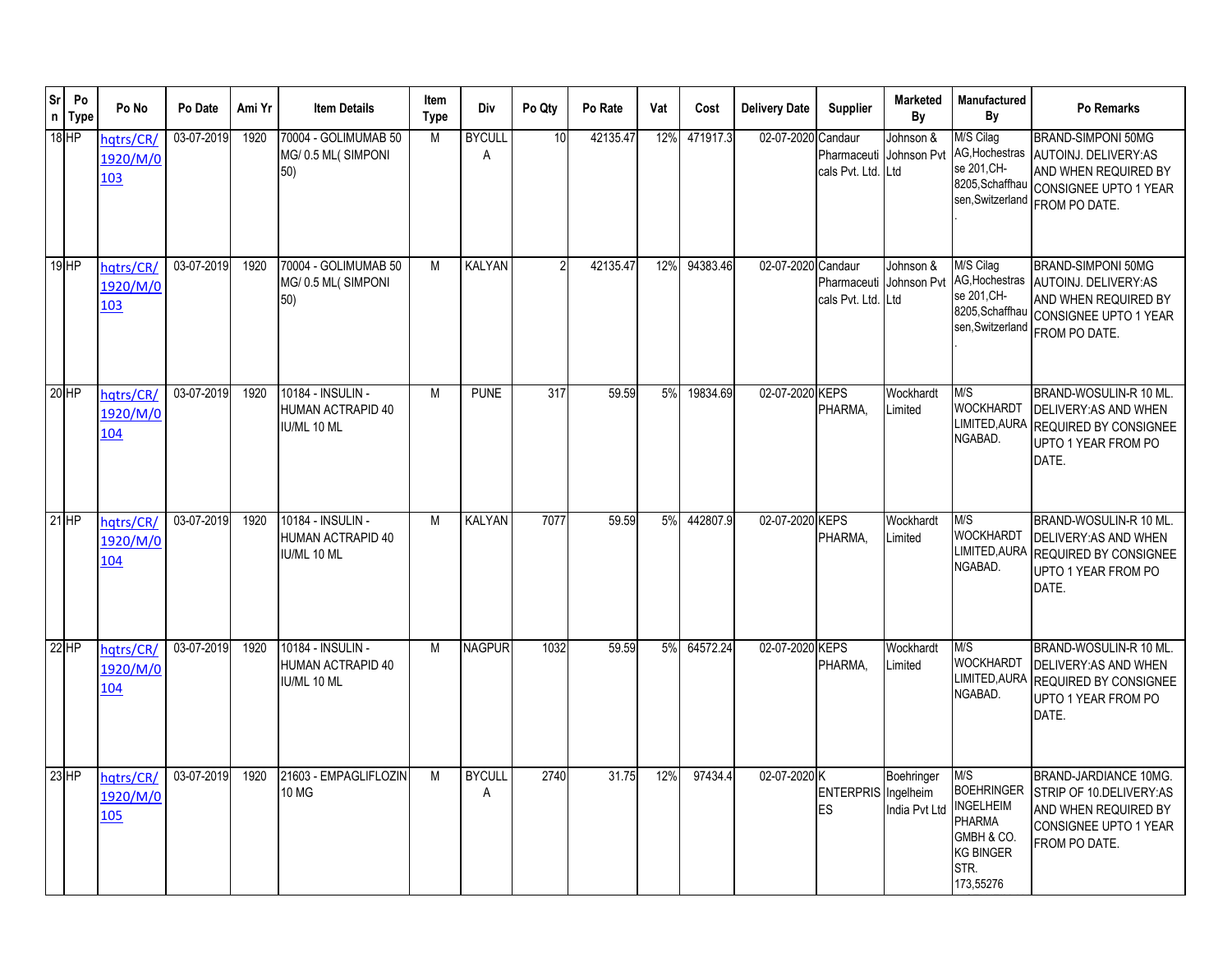| Sr | Po<br>n Type | Po No                        | Po Date    | Ami Yr | <b>Item Details</b>                   | Item<br><b>Type</b> | Div                 | Po Qty | Po Rate | Vat | Cost   | <b>Delivery Date</b> | <b>Supplier</b>                         | <b>Marketed</b><br>By                    | <b>Manufactured</b><br>By                                                                                            | Po Remarks                                                                                                                |
|----|--------------|------------------------------|------------|--------|---------------------------------------|---------------------|---------------------|--------|---------|-----|--------|----------------------|-----------------------------------------|------------------------------------------|----------------------------------------------------------------------------------------------------------------------|---------------------------------------------------------------------------------------------------------------------------|
|    | $24$ HP      | hqtrs/CR/<br>1920/M/0<br>105 | 03-07-2019 | 1920   | 21603 - EMPAGLIFLOZIN<br><b>10 MG</b> | M                   | <b>BHUSA</b><br>WAL | 2000   | 31.75   | 12% | 71120  | 02-07-2020 K         | <b>ENTERPRIS</b><br><b>ES</b>           | Boehringer<br>Ingelheim<br>India Pvt Ltd | M/S<br><b>BOEHRINGER</b><br><b>INGELHEIM</b><br><b>PHARMA</b><br>GMBH & CO.<br><b>KG BINGER</b><br>STR.<br>173,55276 | <b>BRAND-JARDIANCE 10MG.</b><br>STRIP OF 10.DELIVERY:AS<br>AND WHEN REQUIRED BY<br>CONSIGNEE UPTO 1 YEAR<br>FROM PO DATE. |
|    | $25$ HP      | hqtrs/CR/<br>1920/M/0<br>105 | 03-07-2019 | 1920   | 21603 - EMPAGLIFLOZIN<br>10 MG        | M                   | <b>PUNE</b>         | 2000   | 31.75   | 12% | 71120  | 02-07-2020 K         | ENTERPRIS Ingelheim<br>ES               | Boehringer<br>India Pvt Ltd              | M/S<br><b>BOEHRINGER</b><br><b>INGELHEIM</b><br><b>PHARMA</b><br>GMBH & CO.<br><b>KG BINGER</b><br>STR.<br>173,55276 | BRAND-JARDIANCE 10MG.<br>STRIP OF 10.DELIVERY:AS<br>AND WHEN REQUIRED BY<br><b>CONSIGNEE UPTO 1 YEAR</b><br>FROM PO DATE. |
|    | 26 HP        | hqtrs/CR<br>1920/M/0<br>105  | 03-07-2019 | 1920   | 21603 - EMPAGLIFLOZIN<br><b>10 MG</b> | M                   | <b>KALYAN</b>       | 4400   | 31.75   | 12% | 156464 | 02-07-2020 K         | <b>ENTERPRIS</b> Ingelheim<br><b>ES</b> | Boehringer<br>India Pvt Ltd              | M/S<br><b>BOEHRINGER</b><br><b>INGELHEIM</b><br><b>PHARMA</b><br>GMBH & CO.<br><b>KG BINGER</b><br>STR.<br>173,55276 | <b>BRAND-JARDIANCE 10MG.</b><br>STRIP OF 10.DELIVERY:AS<br>AND WHEN REQUIRED BY<br>CONSIGNEE UPTO 1 YEAR<br>FROM PO DATE. |
|    | $27$ HP      | hqtrs/CR,<br>1920/M/0<br>105 | 03-07-2019 | 1920   | 21603 - EMPAGLIFLOZIN<br><b>10 MG</b> | M                   | <b>NAGPUR</b>       | 2000   | 31.75   | 12% | 71120  | 02-07-2020 K         | <b>ENTERPRIS</b> Ingelheim<br>ES        | Boehringer<br>India Pvt Ltd              | M/S<br><b>BOEHRINGER</b><br><b>INGELHEIM</b><br><b>PHARMA</b><br>GMBH & CO.<br><b>KG BINGER</b><br>STR.<br>173,55276 | BRAND-JARDIANCE 10MG.<br>STRIP OF 10.DELIVERY:AS<br>AND WHEN REQUIRED BY<br>CONSIGNEE UPTO 1 YEAR<br>FROM PO DATE.        |
|    | 28 HP        | hqtrs/CR/<br>1920/M/0<br>106 | 05-07-2019 | 1920   | 12912 - ETORICOXIB<br>120 MG          | M                   | <b>BHUSA</b><br>WAL | 2500   | 2.42    | 12% | 6775   | 12-09-2019 SPAN      | ENTERPRIS Pharmaceuti<br><b>IES</b>     | Aristo<br>cals pvt.Ltd.                  | <b>M/S ARISTO</b><br><b>CALS PVT</b><br>LTD, MANDIDE<br>EP, Dist: Raisen<br>(M.P)                                    | BRAND-ETOCOX 120MG<br>PHARMACEUTI TABLET. PACK OF 10<br>TABLETS.                                                          |
|    | $29$ HP      | hqtrs/CR/<br>1920/M/0<br>106 | 05-07-2019 | 1920   | 12912 - ETORICOXIB<br>120 MG          | M                   | <b>PUNE</b>         | 3700   | 2.42    | 12% | 10027  | 12-09-2019 SPAN      | ENTERPRIS Pharmaceuti<br>ES             | Aristo<br>cals pvt.Ltd.                  | <b>M/S ARISTO</b><br><b>CALS PVT</b><br>LTD, MANDIDE<br>EP.Dist:Raisen<br>(M.P)                                      | BRAND-ETOCOX 120MG<br>PHARMACEUTI TABLET. PACK OF 10<br>TABLETS.                                                          |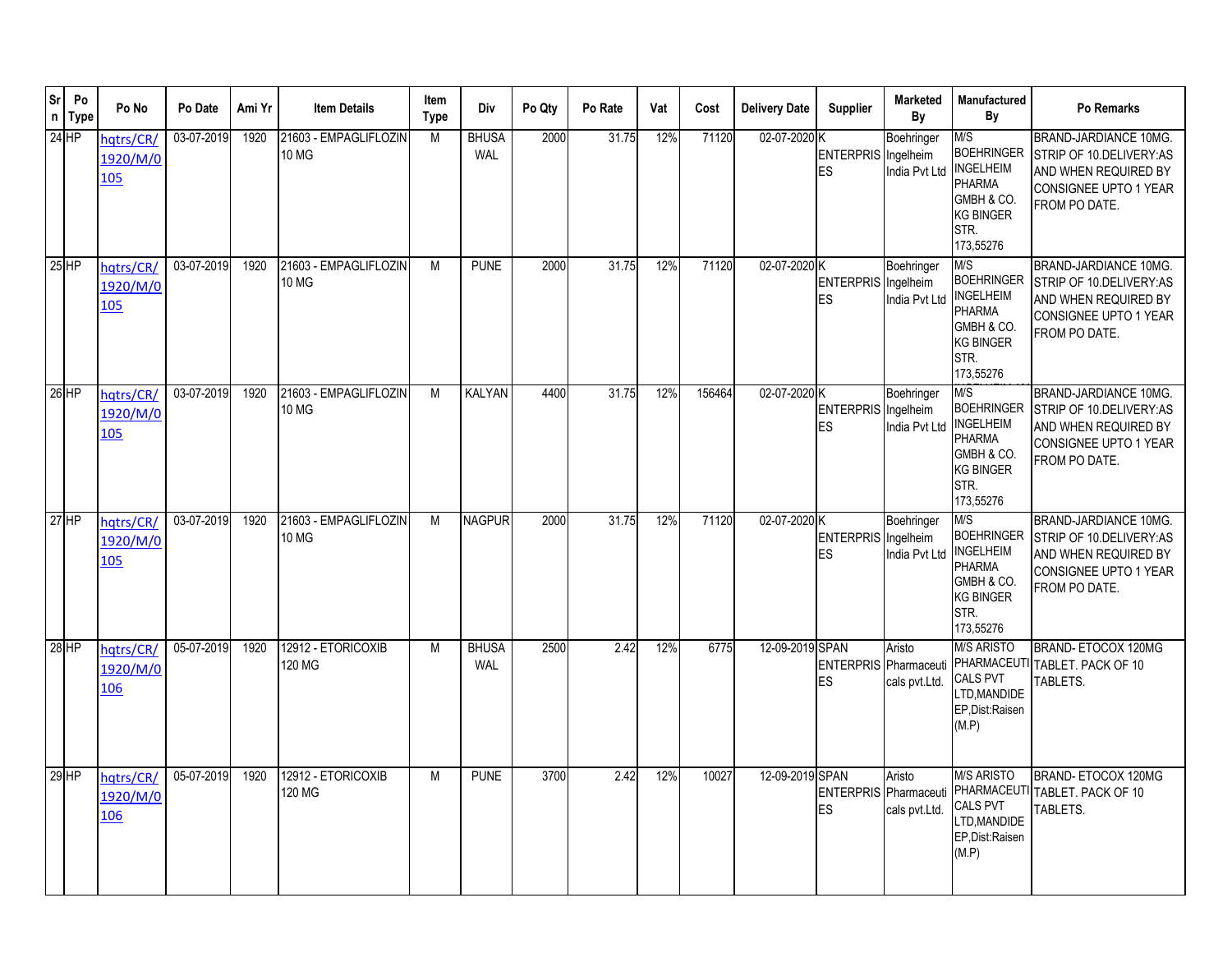| Sr      | Po<br>n Type | Po No                               | Po Date    | Ami Yr | <b>Item Details</b>                                                                                        | Item<br><b>Type</b> | Div                        | Po Qty | Po Rate  | Vat | Cost    | <b>Delivery Date</b> | <b>Supplier</b>                           | <b>Marketed</b><br>Bν              | <b>Manufactured</b><br>By                                                         | Po Remarks                                                                                                                                |
|---------|--------------|-------------------------------------|------------|--------|------------------------------------------------------------------------------------------------------------|---------------------|----------------------------|--------|----------|-----|---------|----------------------|-------------------------------------------|------------------------------------|-----------------------------------------------------------------------------------|-------------------------------------------------------------------------------------------------------------------------------------------|
| $30$ HP |              | hqtrs/CR/<br>1920/M/0<br>106        | 05-07-2019 | 1920   | 12912 - ETORICOXIB<br>120 MG                                                                               | M                   | KALYAN                     | 7670   | 2.42     | 12% | 20785.7 | 12-09-2019 SPAN      | <b>ENTERPRIS</b> Pharmaceuti<br>ES        | Aristo<br>cals pvt.Ltd.            | <b>M/S ARISTO</b><br><b>CALS PVT</b><br>LTD, MANDIDE<br>EP, Dist: Raisen<br>(M.P) | BRAND-ETOCOX 120MG<br>PHARMACEUTI TABLET. PACK OF 10<br>TABLETS.                                                                          |
| $31$ HP |              | hqtrs/CR/<br>1920/M/0<br>106        | 05-07-2019 | 1920   | 12912 - ETORICOXIB<br>120 MG                                                                               | M                   | SOLAPU<br>R                | 21000  | 2.42     | 12% | 56910   | 12-09-2019 SPAN      | ENTERPRIS Pharmaceuti<br>ES               | Aristo<br>cals pvt.Ltd.            | <b>M/S ARISTO</b><br>CALS PVT<br>LTD.MANDIDE<br>EP, Dist: Raisen<br>(M.P)         | BRAND-ETOCOX 120MG<br>PHARMACEUTI TABLET. PACK OF 10<br>TABLETS.                                                                          |
| $32$ HP |              | hatrs/CR<br>1920/M/0<br>106         | 05-07-2019 | 1920   | 12912 - ETORICOXIB<br>120 MG                                                                               | M                   | NAGPUR                     | 1060   | 2.42     | 12% | 2872.6  | 12-09-2019 SPAN      | <b>ENTERPRIS</b> Pharmaceuti<br><b>ES</b> | Aristo<br>cals pvt.Ltd.            | <b>M/S ARISTO</b><br><b>CALS PVT</b><br>LTD, MANDIDE<br>EP, Dist: Raisen<br>(M.P) | BRAND-ETOCOX 120MG<br>PHARMACEUTI TABLET. PACK OF 10<br>TABLETS.                                                                          |
| $33$ HP |              | hqtrs/CR/<br>1920/M/0<br>107        | 16-07-2019 | 1920   | 17709 - DENOSUMAB<br>120 MG                                                                                | M                   | <b>BYCULL</b><br>A         | 40     | 20562.14 | 12% | 921184  | 15-07-2020 JAINAM    | PHARMA<br><b>INDIA PVT</b><br>LTD         | Dr. Reddys<br>Laboratories<br>Ltd. | <b>M/S AMGEN</b><br><b>MANUFACTURI</b><br>NG LIMITED.                             | BRAND-INJ Xgeva 120mg.<br>DELIVERY: AS AND WHEN<br><b>REQUIRED BY CONSIGNEE</b><br>UPTO 1 YEAR FROM PO<br>DATE.                           |
| 34 HP   |              | hqtrs/CR/<br>1920/M/0<br>109        | 23-07-2019 | 1920   | 12256 - CAPD<br>SOLUTION 2.5% WITH<br>MINICAP (Na-538,<br>Na.L.448, CaCl3-25.7<br>MgCl-5.08) 2.5 OR 2 LTR. | M                   | <b>BYCULL</b><br>A         | 94     | 222.95   | 12% | 23471.8 | 22-07-2020 LIFELINE  | <b>PHARMA</b>                             | Pvt Ltd                            | Baxter (India M/S BAXTER<br><b>HEALTHCARE</b><br><b>PHILIPPINES</b><br>INC.       | <b>BRAND-Dineal PD with</b><br>Minicap.Pack-2000ML bag.<br>DELIVERY: AS AND WHEN<br>REQUIRED BY CONSIGNEE<br>UPTO 1 YEAR FROM PO<br>DATE. |
| $35$ HP |              | hqtrs/CR/<br>1920/M/0<br><u>109</u> | 23-07-2019 | 1920   | 12256 - CAPD<br>SOLUTION 2.5% WITH<br>MINICAP (Na-538,<br>Na.L.448, CaCl3-25.7<br>MgCl-5.08) 2.5 OR 2 LTR. | M                   | <b>BHUSA</b><br><b>WAL</b> | 1500   | 222.95   | 12% | 374550  | 22-07-2020 LIFELINE  | <b>PHARMA</b>                             | ) Pvt Ltd                          | Baxter (India M/S BAXTER<br><b>HEALTHCARE</b><br><b>PHILIPPINES</b><br>INC.       | <b>BRAND-Dineal PD with</b><br>Minicap.Pack-2000ML bag.<br>DELIVERY: AS AND WHEN<br>REQUIRED BY CONSIGNEE<br>UPTO 1 YEAR FROM PO<br>DATE. |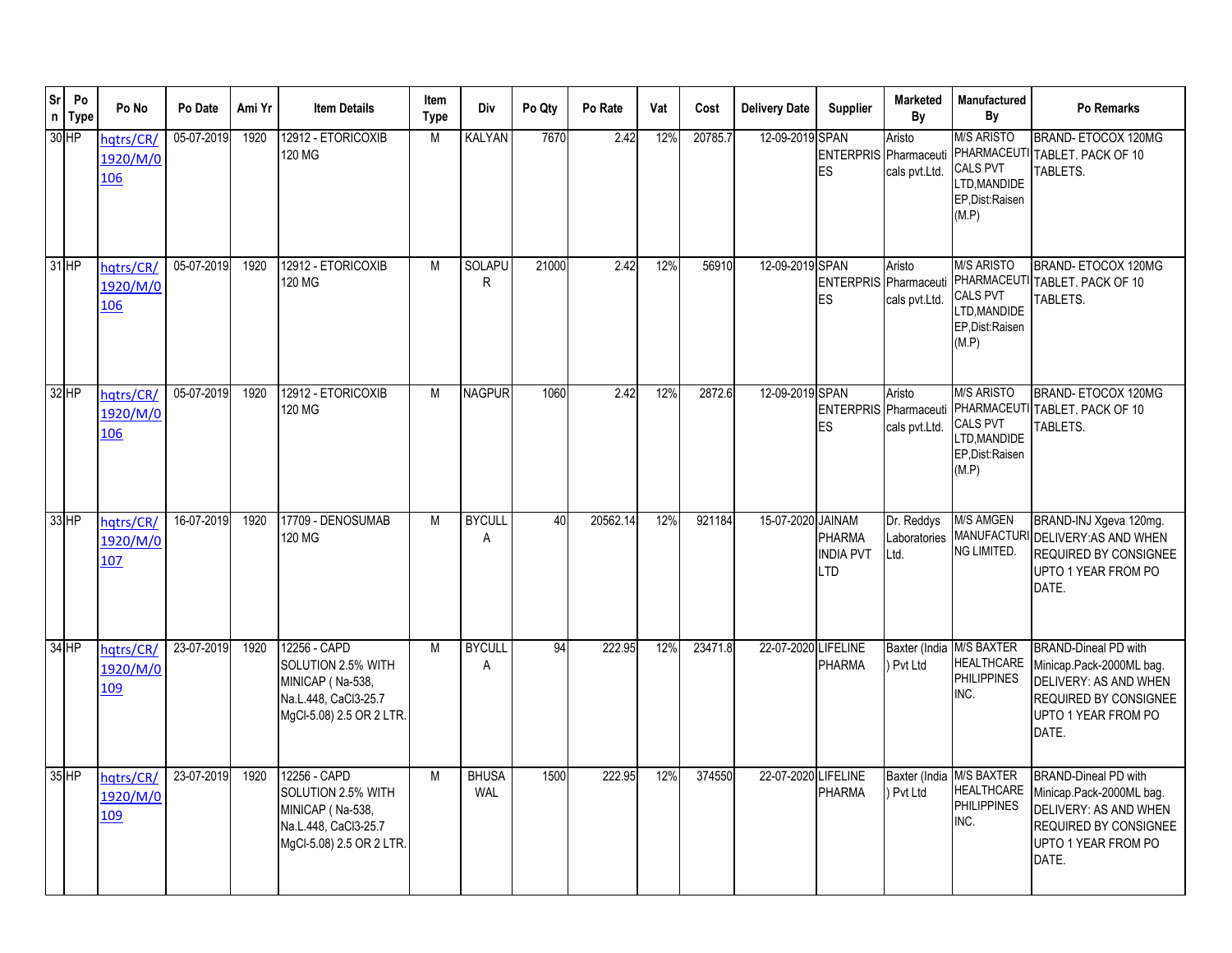| <b>Sr</b><br>$\mathsf n$ | Po<br><b>Type</b> | Po No                        | Po Date    | Ami Yr | <b>Item Details</b>                                                                                        | Item<br><b>Type</b> | Div                | Po Qty | Po Rate | Vat | Cost     | <b>Delivery Date</b> | <b>Supplier</b>                  | <b>Marketed</b><br>By              | Manufactured<br>By                                                                                               | Po Remarks                                                                                                                                |
|--------------------------|-------------------|------------------------------|------------|--------|------------------------------------------------------------------------------------------------------------|---------------------|--------------------|--------|---------|-----|----------|----------------------|----------------------------------|------------------------------------|------------------------------------------------------------------------------------------------------------------|-------------------------------------------------------------------------------------------------------------------------------------------|
|                          | 36 HP             | hqtrs/CR/<br>1920/M/0<br>109 | 23-07-2019 | 1920   | 12256 - CAPD<br>SOLUTION 2.5% WITH<br>MINICAP (Na-538,<br>Na.L.448, CaCl3-25.7<br>MgCl-5.08) 2.5 OR 2 LTR. | M                   | <b>NAGPUR</b>      | 406    | 222.95  | 12% | 101378.2 | 22-07-2020           | <b>LIFELINE</b><br><b>PHARMA</b> | Baxter (India<br>Pvt Ltd           | <b>M/S BAXTER</b><br><b>HEALTHCARE</b><br><b>PHILIPPINES</b><br>INC.                                             | <b>BRAND-Dineal PD with</b><br>Minicap.Pack-2000ML bag.<br>DELIVERY: AS AND WHEN<br>REQUIRED BY CONSIGNEE<br>UPTO 1 YEAR FROM PO<br>DATE. |
|                          | $37$ HP           | hatrs/CR/<br>1920/M/0<br>110 | 10-07-2019 | 1920   | 62421 - SANDIMMUM<br>NEORAL 50 MG                                                                          | M                   | <b>BYCULI</b><br>A | 4500   | 42      | 5%  | 198450   | 09-07-2020 K         | ENTERPRIS India Ltd.,<br>ES      | Novartis                           | M/S Catelent<br>Germany<br>Eberbach<br>GmbH, Gammel<br>sbacher<br>Strasses, Eberb<br>ach Baden<br>Wurttemberg, G | <b>BRAND- "CAP SANDIMMUM</b><br>NEORAL 50<br>MG".DELIVERY:AS AND<br>WHEN REQUIRED BY<br>CONSIGNEE UPTO 1 YEAR<br>FROM PO DATE.            |
|                          | 38 HP             | hatrs/CR/<br>1920/M/0<br>110 | 10-07-2019 | 1920   | 62421 - SANDIMMUM<br>NEORAL 50 MG                                                                          | M                   | <b>PUNE</b>        | 810    | 42      | 5%  | 35721    | 09-07-2020 K         | ENTERPRIS India Ltd.,<br>ES      | Novartis                           | M/S Catelent<br>Germany<br>Eberbach<br>GmbH, Gammel<br>sbacher<br>Strasses, Eberb<br>ach Baden<br>Wurttemberg, G | <b>BRAND- "CAP SANDIMMUM</b><br><b>NEORAL 50</b><br>MG".DELIVERY:AS AND<br>WHEN REQUIRED BY<br>CONSIGNEE UPTO 1 YEAR<br>FROM PO DATE.     |
|                          | 39 HP             | hatrs/CR<br>1920/M/0<br>110  | 10-07-2019 | 1920   | 62421 - SANDIMMUM<br>NEORAL 50 MG                                                                          | M                   | SOLAPU<br>R.       | 780    | 42      | 5%  | 34398    | 09-07-2020 K         | ENTERPRIS India Ltd.,<br>ES      | <b>Novartis</b>                    | M/S Catelent<br>Germany<br>Eberbach<br>GmbH, Gammel<br>sbacher<br>Strasses, Eberb<br>ach Baden<br>Wurttemberg, G | <b>BRAND- "CAP SANDIMMUM</b><br>NEORAL 50<br>MG".DELIVERY:AS AND<br>WHEN REQUIRED BY<br>CONSIGNEE UPTO 1 YEAR<br>FROM PO DATE.            |
|                          | $40$ HP           | hatrs/CR/<br>1920/M/0<br>110 | 10-07-2019 | 1920   | 62421 - SANDIMMUM<br>NEORAL 50 MG                                                                          | M                   | <b>NAGPUR</b>      | 450    | 42      | 5%  | 19845    | 09-07-2020 K         | ENTERPRIS India Ltd.,<br>ES      | <b>Novartis</b>                    | M/S Catelent<br>Germany<br>Eberbach<br>GmbH, Gammel<br>sbacher<br>Strasses, Eberb<br>ach Baden<br>Wurttemberg, G | <b>BRAND- "CAP SANDIMMUM</b><br>NEORAL 50<br>MG".DELIVERY:AS AND<br>WHEN REQUIRED BY<br>CONSIGNEE UPTO 1 YEAR<br>FROM PO DATE.            |
|                          | $41$ HP           | hqtrs/CR/<br>1920/M/0<br>113 | 09-07-2019 | 1920   | 12030 - GLICLAZIDE 30<br><b>MG MODIFIED RELEASE</b>                                                        | M                   | <b>BYCULL</b><br>A | 70     | 2.19    | 12% | 171.5    | 14-09-2019 S S       | <b>PHARMA</b><br><b>AGENCY</b>   | Intas<br>Pharmaceuti<br>cals Ltd., | <b>M/S INTAS</b><br>PHARMACEUTI<br><b>CALS LTD</b>                                                               | BRAND- NUZIDE XL 30 TAB.                                                                                                                  |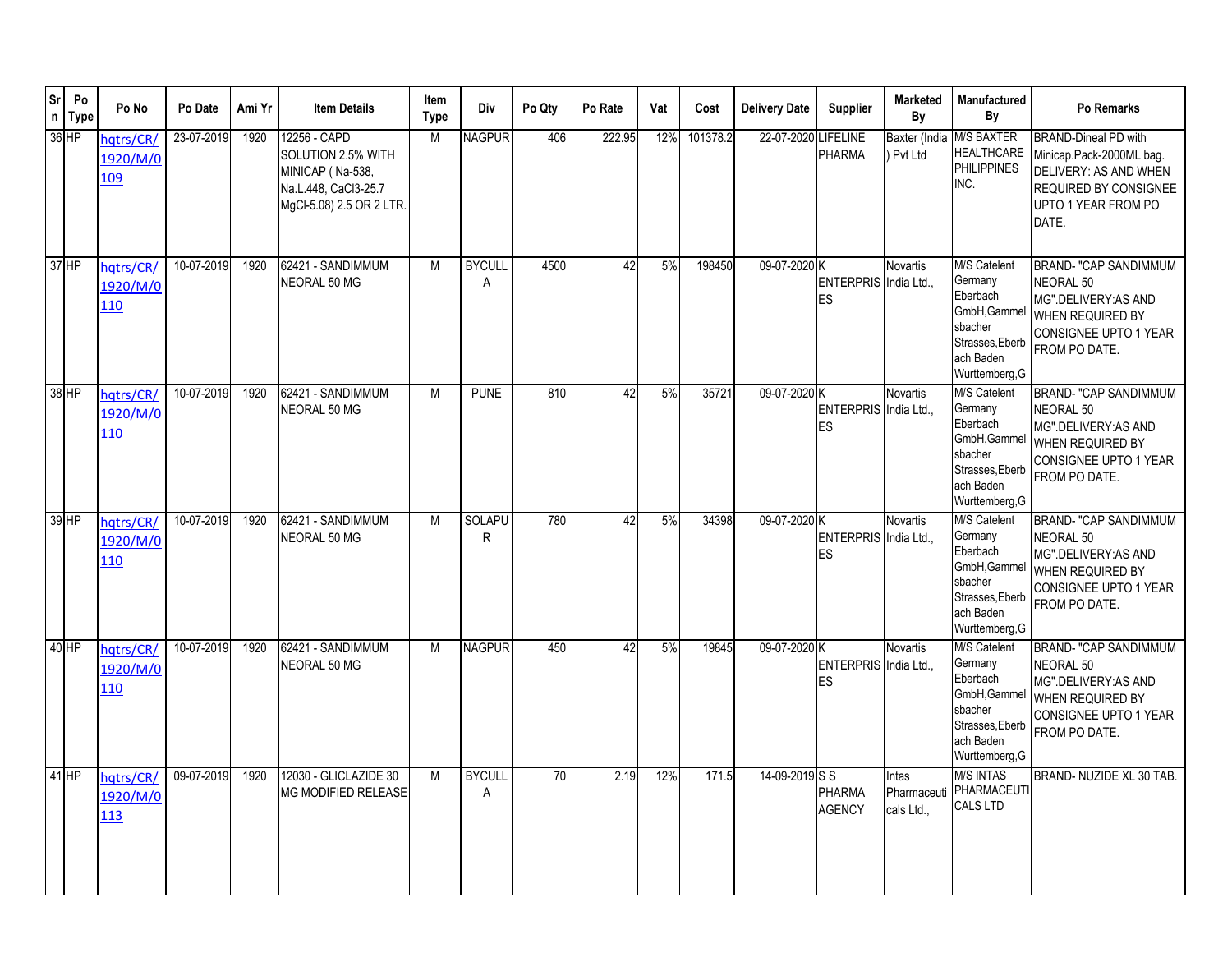|         | Sr<br>n<br>Type | Po No                               | Po Date    | Ami Yr | <b>Item Details</b>                                | Item<br><b>Type</b> | Div                 | Po Qty | Po Rate | Vat | Cost   | <b>Delivery Date</b> | <b>Supplier</b>                  | Marketed<br>By                            | Manufactured<br>By                                 | Po Remarks                         |
|---------|-----------------|-------------------------------------|------------|--------|----------------------------------------------------|---------------------|---------------------|--------|---------|-----|--------|----------------------|----------------------------------|-------------------------------------------|----------------------------------------------------|------------------------------------|
| 42 HP   |                 | hqtrs/CR/<br>1920/M/0<br>113        | 09-07-2019 | 1920   | 12030 - GLICLAZIDE 30<br>MG MODIFIED RELEASE       | M                   | <b>NAGPUR</b>       | 39900  | 2.19    | 12% | 97755  | 14-09-2019 S S       | <b>PHARMA</b><br><b>AGENCY</b>   | Intas<br>Pharmaceuti<br>cals Ltd.,        | <b>M/S INTAS</b><br>PHARMACEUTI<br><b>CALS LTD</b> | BRAND- NUZIDE XL 30 TAB.           |
| $43$ HP |                 | hqtrs/CR/<br>1920/M/0<br>114        | 10-07-2019 | 1920   | $12408 -$<br>DYDROGESTERONE 10<br><b>MG</b>        | M                   | <b>BYCULL</b><br>Α  | 4500   | 43.67   | 12% | 220095 | 16-09-2019 MH        | <b>MEDICUS</b><br><b>PVT LTD</b> | Abbott India<br>Ltd.                      | <b>M/S ABBOTT</b><br>INDIA LIMITED. TAB.           | <b>BRAND-DUPHASTON 10MG</b>        |
| $44$ HP |                 | hqtrs/CR/<br>1920/M/0<br>114        | 10-07-2019 | 1920   | 12408 -<br>DYDROGESTERONE 10<br><b>MG</b>          | M                   | <b>BHUSA</b><br>WAL | 500    | 43.67   | 12% | 24455  | 16-09-2019 M H       | <b>MEDICUS</b><br><b>PVT LTD</b> | Abbott India<br>Ltd.                      | <b>M/S ABBOTT</b><br>INDIA LIMITED. TAB.           | <b>BRAND-DUPHASTON 10MG</b>        |
| $45$ HP |                 | hqtrs/CR/<br>1920/M/0<br>114        | 10-07-2019 | 1920   | $12408 -$<br>DYDROGESTERONE 10<br><b>MG</b>        | M                   | KALYAN              | 400    | 43.67   | 12% | 19564  | 16-09-2019 MH        | <b>MEDICUS</b><br><b>PVT LTD</b> | Abbott India<br>Ltd.                      | <b>M/S ABBOTT</b><br>INDIA LIMITED. TAB.           | BRAND-DUPHASTON 10MG               |
| 46 HP   |                 | hqtrs/CR/<br>1920/M/0<br>114        | 10-07-2019 | 1920   | $12408 -$<br>DYDROGESTERONE 10<br><b>MG</b>        | M                   | <b>NAGPUR</b>       | 4500   | 43.67   | 12% | 220095 | 16-09-2019 MH        | <b>MEDICUS</b><br>PVT LTD        | Abbott India<br>Ltd.                      | <b>M/S ABBOTT</b><br>INDIA LIMITED. TAB.           | BRAND-DUPHASTON 10MG               |
| $47$ HP |                 | hqtrs/CR/<br>1920/M/0<br><u>116</u> | 12-07-2019 | 1920   | 17857 - COLLAGEN<br>PEPTIDE 10 GM<br><b>SACHET</b> | M                   | <b>BYCULL</b><br>Α  | 2000   | 46      | 18% | 108560 | 19-09-2019 KEPS      | PHARMA,                          | Dr. Reddys<br>Laboratories DICARE<br>Ltd. |                                                    | UNIVERSALME BRAND-CARTILOX SACHET. |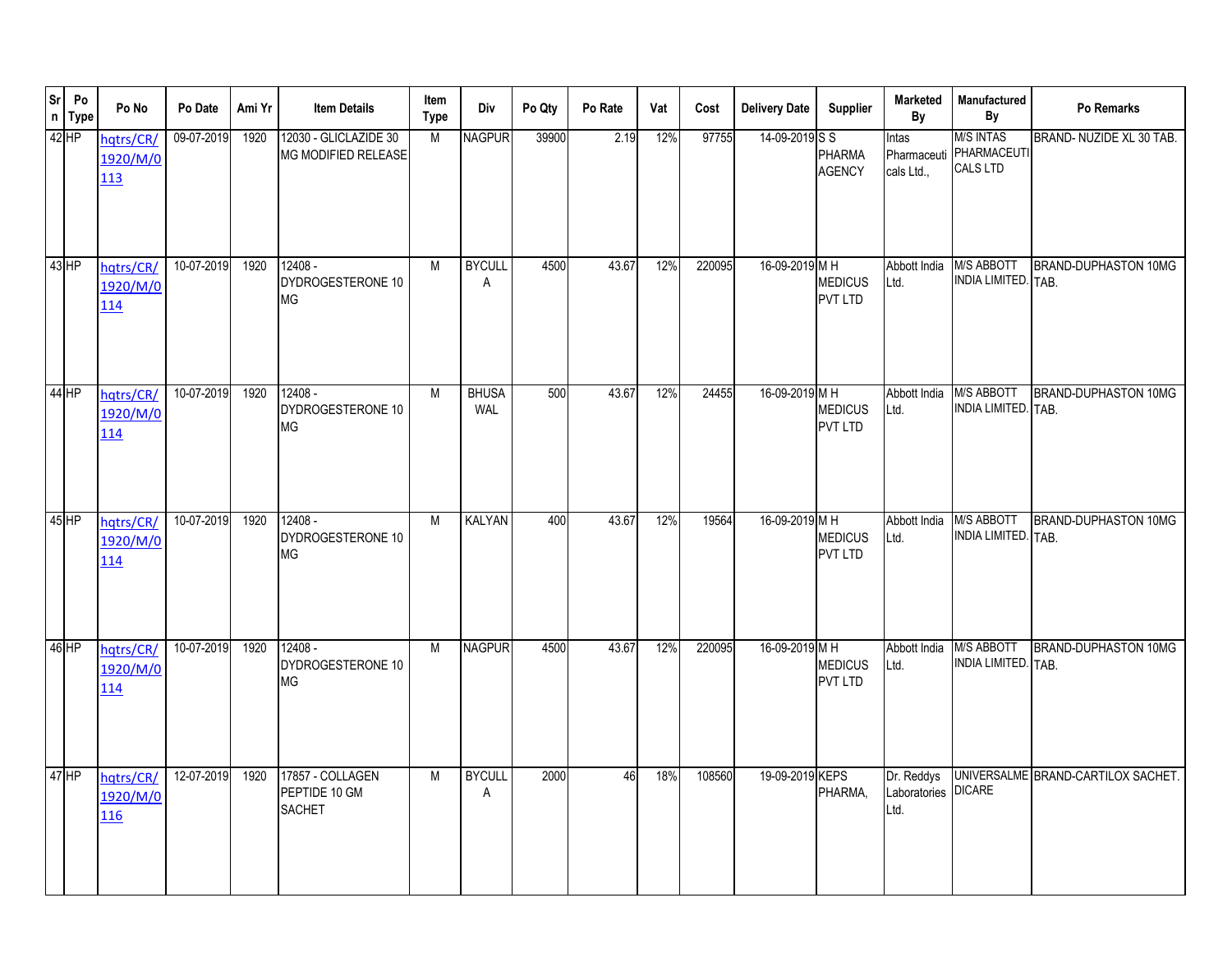| <b>Sr</b> | Po<br>$n$ Type | Po No                        | Po Date    | Ami Yr | <b>Item Details</b>                    | Item<br>Type | Div                        | Po Qty | Po Rate | Vat | Cost   | <b>Delivery Date</b> | <b>Supplier</b>      | <b>Marketed</b><br>By                                  | Manufactured<br>By                                                                   | Po Remarks                                                                                                |
|-----------|----------------|------------------------------|------------|--------|----------------------------------------|--------------|----------------------------|--------|---------|-----|--------|----------------------|----------------------|--------------------------------------------------------|--------------------------------------------------------------------------------------|-----------------------------------------------------------------------------------------------------------|
|           | 48 HP          | hqtrs/CR/<br>1920/M/0<br>117 | 12-07-2019 | 1920   | 91000 - NOVOSEVEN 2<br><b>MG</b>       | M            | <b>BHUSA</b><br><b>WAL</b> |        | 78620   | 5%  | 577857 | 11-07-2020           | <b>SIDDHI</b><br>ES, | Novo<br>ENTERPRIS Nordisk India NORDISK, AS<br>Pvt Ltd | M/S NOVO<br><b>DENMARK</b>                                                           | BRAND-NovoSeven 2mg<br>:DELIVERY: AS AND WHEN<br>REQUIRED BY CONSIGNEE<br>UPTO ONE YEAR FROM<br>P.O.DATE. |
|           | 49 HP          | hqtrs/CR/<br>1920/M/0<br>118 | 15-07-2019 | 1920   | 66100 - PHENYTOIN<br><b>SOD 100 MG</b> | M            | <b>BHUSA</b><br><b>WAL</b> | 50000  | 0.49    | 12% | 27500  | 23-09-2019 KEPS      | PHARMA,              | Anglo<br>French<br>Drugs &<br>Industries<br>Ltd.,      | <b>M/S ANGLO</b><br><b>FRENCH</b><br>DRUGS&<br><b>INDUSTRIES</b><br>LTD.             | BRAND-PHENYTO S 100.                                                                                      |
|           | $50$ HP        | hatrs/CR/<br>1920/M/0<br>118 | 15-07-2019 | 1920   | 66100 - PHENYTOIN<br><b>SOD 100 MG</b> | M            | <b>PUNE</b>                | 11000  | 0.49    | 12% | 6050   | 23-09-2019 KEPS      | PHARMA,              | Anglo<br>French<br>Drugs &<br>Industries<br>Ltd.,      | <b>M/S ANGLO</b><br><b>FRENCH</b><br><b>DRUGS &amp;</b><br><b>INDUSTRIES</b><br>LTD. | BRAND-PHENYTO S 100.                                                                                      |
|           | $51$ HP        | hqtrs/CR/<br>1920/M/0<br>118 | 15-07-2019 | 1920   | 66100 - PHENYTOIN<br><b>SOD 100 MG</b> | M            | <b>KALYAN</b>              | 70000  | 0.49    | 12% | 38500  | 23-09-2019 KEPS      | PHARMA.              | Anglo<br>French<br>Drugs &<br>Industries<br>Ltd.,      | <b>M/S ANGLO</b><br><b>FRENCH</b><br>DRUGS&<br><b>INDUSTRIES</b><br>LTD.             | BRAND- PHENYTO S 100.                                                                                     |
|           | $52$ HP        | hatrs/CR/<br>1920/M/0<br>118 | 15-07-2019 | 1920   | 66100 - PHENYTOIN<br><b>SOD 100 MG</b> | M            | <b>SOLAPU</b><br>R         | 15000  | 0.49    | 12% | 8250   | 23-09-2019 KEPS      | PHARMA,              | Anglo<br>French<br>Drugs &<br>Industries<br>Ltd.,      | <b>M/S ANGLO</b><br><b>FRENCH</b><br>DRUGS&<br><b>INDUSTRIES</b><br>LTD.             | BRAND-PHENYTO S 100.                                                                                      |
|           | $53$ HP        | hqtrs/CR/<br>1920/M/0<br>118 | 15-07-2019 | 1920   | 66100 - PHENYTOIN<br><b>SOD 100 MG</b> | M            | <b>NAGPUR</b>              | 25000  | 0.49    | 12% | 13750  | 23-09-2019 KEPS      | PHARMA,              | Anglo<br>French<br>Drugs &<br>Industries<br>Ltd.,      | <b>M/S ANGLO</b><br><b>FRENCH</b><br>DRUGS &<br><b>INDUSTRIES</b><br>LTD.            | BRAND-PHENYTO S 100.                                                                                      |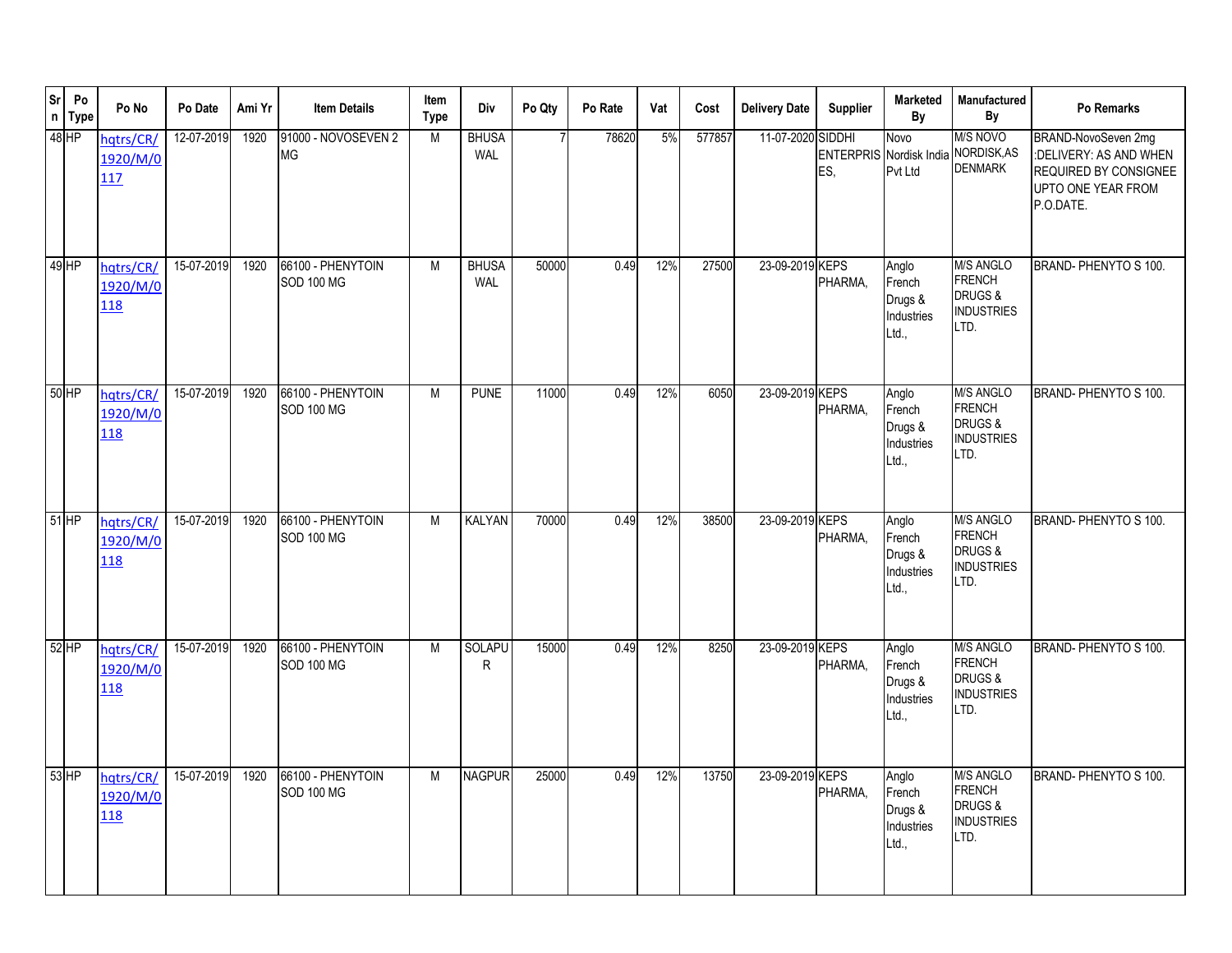| <b>Sr</b><br>$\mathsf{n}$ | Po<br><b>Type</b> | Po No                        | Po Date    | Ami Yr | <b>Item Details</b>                    | Item<br><b>Type</b> | Div                | Po Qty | Po Rate | Vat | Cost     | <b>Delivery Date</b> | Supplier                       | <b>Marketed</b><br>By  | Manufactured<br>By                                         | Po Remarks                                                                                                                                                                                                                 |
|---------------------------|-------------------|------------------------------|------------|--------|----------------------------------------|---------------------|--------------------|--------|---------|-----|----------|----------------------|--------------------------------|------------------------|------------------------------------------------------------|----------------------------------------------------------------------------------------------------------------------------------------------------------------------------------------------------------------------------|
| $54$ HP                   |                   | hqtrs/CR/<br>1920/M/0<br>119 | 17-07-2019 | 1920   | 12475 - LATANOPROST<br>50MCG/ML 2.5 ML | M                   | <b>BYCULL</b><br>A | 116    | 214.63  | 5%  | 26141.76 | 24-09-2019 PHARMA    | <b>INDIA</b>                   | Ajanta<br>Pharma Ltd.  | <b>AJANTA</b><br>PHARMA LTD                                | <b>BRAND-LACOMA PF EYE</b><br>DROPS, 2.5 ML.                                                                                                                                                                               |
| $55$ HP                   |                   | hqtrs/CR/<br>1920/M/0<br>119 | 17-07-2019 | 1920   | 12475 - LATANOPROST<br>50MCG/ML 2.5 ML | M                   | <b>PUNE</b>        | 200    | 214.63  | 5%  | 45072    | 24-09-2019 PHARMA    | <b>INDIA</b>                   | Ajanta                 | <b>AJANTA</b><br>Pharma Ltd., PHARMA LTD                   | BRAND-LACOMA PF EYE<br>DROPS, 2.5 ML.                                                                                                                                                                                      |
| 56 HP                     |                   | hqtrs/CR/<br>1920/M/0<br>119 | 17-07-2019 | 1920   | 12475 - LATANOPROST<br>50MCG/ML 2.5 ML | M                   | KALYAN             | 60     | 214.63  | 5%  | 13521.6  | 24-09-2019 PHARMA    | <b>INDIA</b>                   | Ajanta                 | <b>AJANTA</b><br>Pharma Ltd., PHARMA LTD                   | <b>BRAND-LACOMA PF EYE</b><br>DROPS, 2.5 ML.                                                                                                                                                                               |
| 57 HP                     |                   | hqtrs/CR/<br>1920/M/0<br>119 | 17-07-2019 | 1920   | 12475 - LATANOPROST<br>50MCG/ML 2.5 ML | M                   | <b>SOLAPU</b><br>R | 100    | 214.63  | 5%  | 22536    | 24-09-2019 PHARMA    | <b>INDIA</b>                   | Ajanta<br>Pharma Ltd., | <b>AJANTA</b><br>PHARMA LTD                                | <b>BRAND-LACOMA PF EYE</b><br>DROPS, 2.5 ML.                                                                                                                                                                               |
| 58 HP                     |                   | hqtrs/CR/<br>1920/M/0<br>119 | 17-07-2019 | 1920   | 12475 - LATANOPROST<br>50MCG/ML 2.5 ML | M                   | <b>NAGPUR</b>      | 100    | 214.63  | 5%  | 22536    | 24-09-2019 PHARMA    | <b>INDIA</b>                   | Ajanta<br>Pharma Ltd., | <b>AJANTA</b><br>PHARMA LTD                                | <b>BRAND-LACOMA PF EYE</b><br>DROPS, 2.5 ML.                                                                                                                                                                               |
| $59$ HP                   |                   | hqtrs/CR/<br>1920/M/0<br>121 | 17-07-2019 | 1920   | 91054 - LAPATINIB 250<br><b>MG</b>     | M                   | <b>BYCULL</b><br>A | 2000   | 152.25  | 5%  | 319720   | 16-07-2020 S S       | <b>PHARMA</b><br><b>AGENCY</b> | Intas<br>cals Ltd.,    | <b>INTAS</b><br>Pharmaceuti PHARMACEUTI<br><b>CALS LTD</b> | <b>BRAND-LIBSET TAB.</b><br>Delivery: As and when<br>required by the consignee upto<br>one year from PO date. The<br>firm deposited 10% SD (Rs<br>31972) to Chief Cashier/CR<br>vide MR No. 010119011968 dt.<br>17/07/2010 |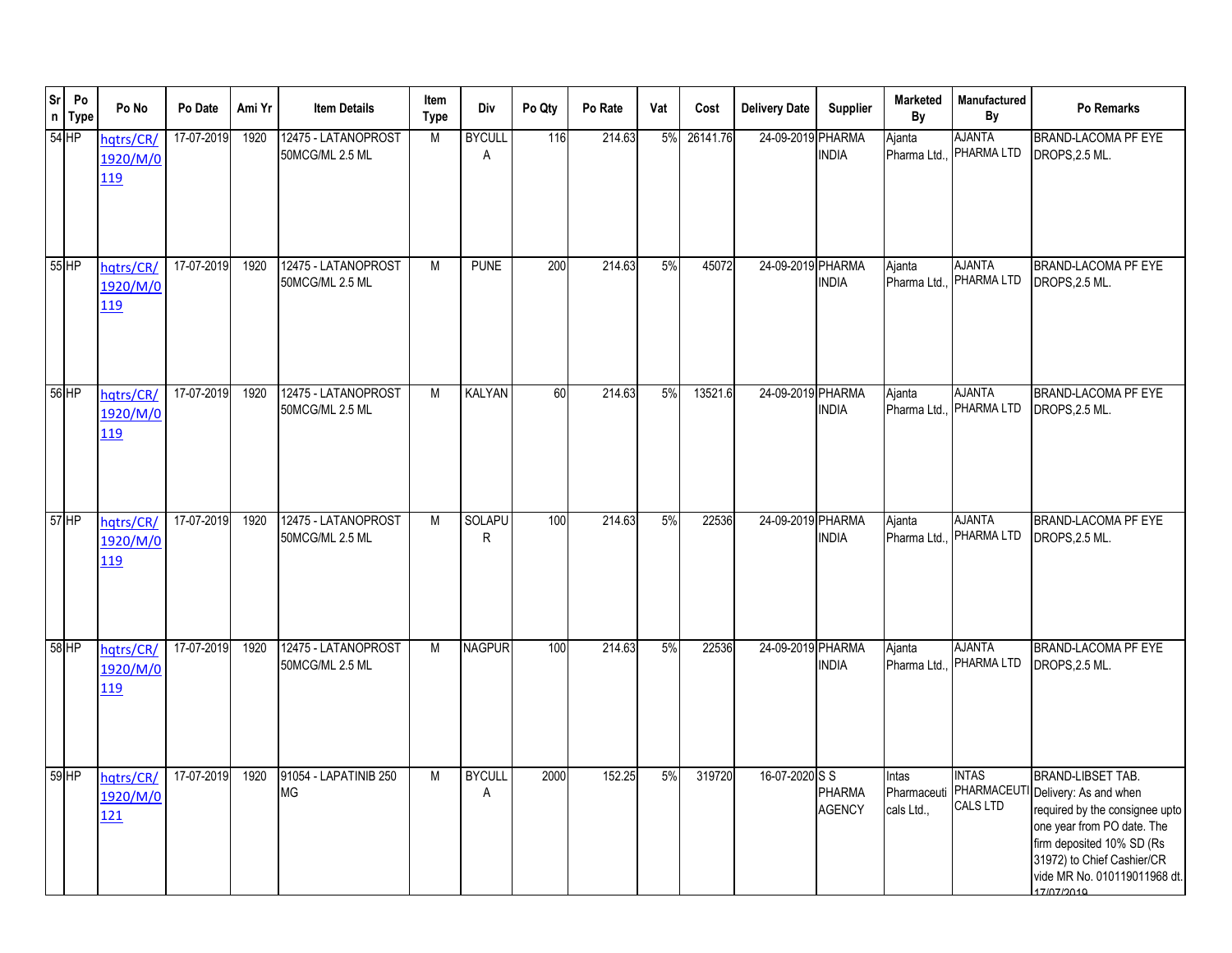| <b>Sr</b><br>$\mathsf{n}$ | Po<br><b>Type</b> | Po No                        | Po Date    | Ami Yr | <b>Item Details</b>                                                                                          | Item<br><b>Type</b> | Div                 | Po Qty | Po Rate | Vat | Cost    | <b>Delivery Date</b> | Supplier                       | <b>Marketed</b><br>By | Manufactured<br>By                                  | Po Remarks                                                                                                                                                                                                                 |
|---------------------------|-------------------|------------------------------|------------|--------|--------------------------------------------------------------------------------------------------------------|---------------------|---------------------|--------|---------|-----|---------|----------------------|--------------------------------|-----------------------|-----------------------------------------------------|----------------------------------------------------------------------------------------------------------------------------------------------------------------------------------------------------------------------------|
|                           | 60 HP             | hqtrs/CR/<br>1920/M/0<br>122 | 23-07-2019 | 1920   | 11456 -<br><b>KETOCONAZOLE 2%</b><br><b>W/W 15 GM</b>                                                        | M                   | <b>BYCULL</b><br>A  | 6000   | 39.69   | 12% | 266700  | 22-07-2020 SAHIL     | <b>ENTERPRIS</b> Limited<br>ES | <b>Bal Pharma</b>     | M/S BAL<br><b>PHARMA</b><br>LIMITED                 | BRAND-KETOVATE 20gm<br>Tube. DELIVERY:AS AND<br>WHEN REQUIRED BY<br><b>CONSIGNEE UPTO 1 YEAR</b><br>FROM PO DATE.                                                                                                          |
| $61$ HP                   |                   | hqtrs/CR/<br>1920/M/0<br>123 | 09-08-2019 | 1920   | 15615 - RIVAROXABAN (<br>XARELTO) 10 MG                                                                      | M                   | <b>BYCULL</b><br>A  | 10000  | 103.57  | 12% | 1160000 | 08-08-2020 PHARMA    | <b>INDIA</b>                   | Pharma Pvt.<br>Ltd.   | Bayer Zydus Bayer Pharma<br>AG, Germany             | BRAND-XARELTO 10MG.<br>DELIVERY: AS AND WHEN<br>REQUIRED BY CONSIGNEE<br>UPTO 1 YEAR FROM PO<br>DATE.                                                                                                                      |
|                           | $62$ HP           | hatrs/CR<br>1920/M/0<br>123  | 09-08-2019 | 1920   | 15615 - RIVAROXABAN<br>XARELTO) 10 MG                                                                        | M                   | <b>BHUSA</b><br>WAL | 300    | 103.57  | 12% | 34800   | 08-08-2020 PHARMA    | <b>INDIA</b>                   | Pharma Pvt.<br>Ltd.   | Bayer Zydus Bayer Pharma<br>AG, Germany             | BRAND-XARELTO 10MG.<br>DELIVERY: AS AND WHEN<br><b>REQUIRED BY CONSIGNEE</b><br>UPTO 1 YEAR FROM PO<br>DATE.                                                                                                               |
|                           | $63$ HP           | hatrs/CR/<br>1920/M/0<br>123 | 09-08-2019 | 1920   | 15615 - RIVAROXABAN<br>XARELTO) 10 MG                                                                        | M                   | KALYAN              | 700    | 103.57  | 12% | 81200   | 08-08-2020 PHARMA    | <b>INDIA</b>                   | Ltd.                  | Bayer Zydus Bayer Pharma<br>Pharma Pvt. AG, Germany | BRAND-XARELTO 10MG.<br>DELIVERY: AS AND WHEN<br>REQUIRED BY CONSIGNEE<br>UPTO 1 YEAR FROM PO<br>DATE.                                                                                                                      |
|                           | 64 HP             | hqtrs/CR/<br>1920/M/0<br>123 | 09-08-2019 | 1920   | 15615 - RIVAROXABAN (<br>XARELTO) 10 MG                                                                      | M                   | <b>NAGPUR</b>       | 1600   | 103.57  | 12% | 185600  | 08-08-2020 PHARMA    | <b>INDIA</b>                   | Ltd.                  | Bayer Zydus Bayer Pharma<br>Pharma Pvt. AG, Germany | BRAND-XARELTO 10MG.<br>DELIVERY: AS AND WHEN<br><b>REQUIRED BY CONSIGNEE</b><br>UPTO 1 YEAR FROM PO<br>DATE.                                                                                                               |
|                           | 65 HP             | hqtrs/CR/<br>1920/M/0<br>124 | 25-07-2019 | 1920   | <b>13568 - INSULIN</b><br><b>DEGLUDEC AND</b><br>ASPART 100 IU/ML-3 ML<br>(RYZODEG FLEX<br><b>TOUCH PEN)</b> | M                   | <b>BYCULL</b><br>A  | 100    | 1469.6  | 5%  | 154308  | 24-07-2020 NANDANA   | SURGICALS Nordisk India        | Novo<br>Pvt Ltd       | NOVO<br><b>NORDISK A/S</b><br><b>DENMARK</b>        | Brand-Ryzodeg Flextouch. The<br>firm should give undertaking to<br>replace the expired stock with<br>fresh stock, in case the stock<br>remains unused and expire in<br>consignee. Delivery: As and<br>when required basis. |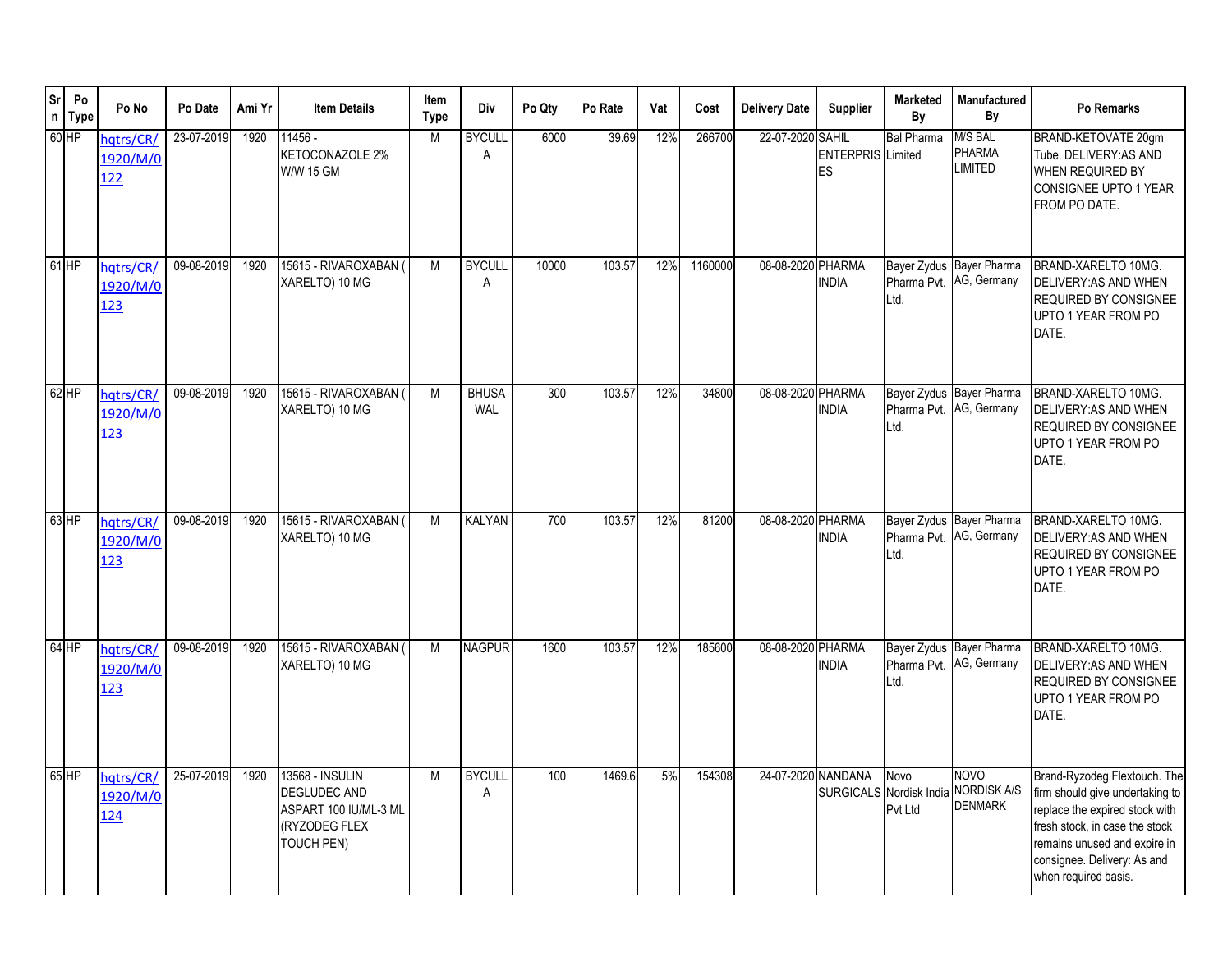| $\rm Sr$ | Po<br>n Type | Po No                        | Po Date    | Ami Yr | <b>Item Details</b>                                                                                   | Item<br><b>Type</b> | Div                | Po Qty | Po Rate | Vat | Cost     | <b>Delivery Date</b> | <b>Supplier</b>                  | <b>Marketed</b><br>By              | Manufactured<br>Bν                                                                                                   | Po Remarks                                                                                                                                                                                                                 |
|----------|--------------|------------------------------|------------|--------|-------------------------------------------------------------------------------------------------------|---------------------|--------------------|--------|---------|-----|----------|----------------------|----------------------------------|------------------------------------|----------------------------------------------------------------------------------------------------------------------|----------------------------------------------------------------------------------------------------------------------------------------------------------------------------------------------------------------------------|
|          | $66$ HP      | hqtrs/CR/<br>1920/M/0<br>124 | 25-07-2019 | 1920   | 13568 - INSULIN<br><b>DEGLUDEC AND</b><br>ASPART 100 IU/ML-3 ML<br>(RYZODEG FLEX<br>TOUCH PEN)        | M                   | <b>PUNE</b>        | 87     | 1469.6  | 5%  | 134248   | 24-07-2020           | <b>NANDANA</b>                   | Novo<br>Pvt Ltd                    | <b>NOVO</b><br>SURGICALS Nordisk India NORDISK A/S<br><b>DENMARK</b>                                                 | Brand-Ryzodeg Flextouch. The<br>firm should give undertaking to<br>replace the expired stock with<br>fresh stock, in case the stock<br>remains unused and expire in<br>consignee. Delivery: As and<br>when required basis. |
|          | 67 HP        | hqtrs/CR/<br>1920/M/0<br>124 | 25-07-2019 | 1920   | 13568 - INSULIN<br>DEGLUDEC AND<br>ASPART 100 IU/ML-3 ML<br>(RYZODEG FLEX<br>TOUCH PEN)               | M                   | <b>KALYAN</b>      | 60     | 1469.6  | 5%  | 92584.8  | 24-07-2020 NANDANA   |                                  | Novo<br>Pvt Ltd                    | <b>NOVO</b><br>SURGICALS Nordisk India NORDISK A/S<br><b>DENMARK</b>                                                 | Brand-Ryzodeg Flextouch. The<br>firm should give undertaking to<br>replace the expired stock with<br>fresh stock, in case the stock<br>remains unused and expire in<br>consignee. Delivery: As and<br>when required basis. |
|          | 68 HP        | hqtrs/CR/<br>1920/M/0<br>124 | 25-07-2019 | 1920   | <b>13568 - INSULIN</b><br>DEGLUDEC AND<br>ASPART 100 IU/ML-3 ML<br>(RYZODEG FLEX<br><b>TOUCH PEN)</b> | M                   | <b>NAGPUR</b>      | 46     | 1469.6  | 5%  | 70981.68 | 24-07-2020 NANDANA   |                                  | Novo<br>Pvt Ltd                    | <b>NOVO</b><br>SURGICALS Nordisk India NORDISK A/S<br><b>DENMARK</b>                                                 | Brand-Ryzodeg Flextouch. The<br>firm should give undertaking to<br>replace the expired stock with<br>fresh stock, in case the stock<br>remains unused and expire in<br>consignee. Delivery: As and<br>when required basis. |
|          | 69 HP        | hqtrs/CR<br>1920/M/0<br>128  | 02-08-2019 | 1920   | 91060 - NINTEDANIB<br>ESYLATE 150 MG                                                                  | M                   | <b>BYCULL</b><br>A | 990    | 974.44  | 12% | 1080456  | 01-08-2020 K         | ENTERPRIS Ingelheim<br><b>ES</b> | Boehringer<br>India Pvt Ltd        | M/S<br><b>BOEHRINGER</b><br><b>INGELHEIM</b><br><b>PHARMA</b><br>GMBH & CO.<br><b>KG BINGER</b><br>STR.<br>173,55276 | BRAND-CYENDIV 150 M.<br>PACK SIZE: 6 X 10s.<br>DELIVERY: AS AND WHEN<br>REQUIRED BY CONSIGNEE<br>UPTO 1 YEAR FROM PO<br>DATE.                                                                                              |
|          | 70 HP        | hatrs/CR/<br>1920/M/0<br>128 | 02-08-2019 | 1920   | 91060 - NINTEDANIB<br>ESYLATE 150 MG                                                                  | M                   | <b>PUNE</b>        | 300    | 974.44  | 12% | 327411   | 01-08-2020 K         | <b>ENTERPRIS</b> Ingelheim<br>ES | Boehringer<br>India Pvt Ltd        | M/S<br><b>BOEHRINGER</b><br><b>INGELHEIM</b><br><b>PHARMA</b><br>GMBH & CO.<br><b>KG BINGER</b><br>STR.<br>173,55276 | BRAND-CYENDIV 150 M.<br>PACK SIZE: 6 X 10s.<br>DELIVERY: AS AND WHEN<br>REQUIRED BY CONSIGNEE<br>UPTO 1 YEAR FROM PO<br>DATE.                                                                                              |
|          | $71$ HP      | hqtrs/CR/<br>1920/M/0<br>130 | 02-08-2019 | 1920   | $53007 -$<br>EBERCONAZOLE<br>CREAM 15 G                                                               | M                   | <b>BYCULL</b><br>Α | 1500   | 109     | 12% | 183120   | 07-10-2019 KEPS      | PHARMA,                          | Dr. Reddys<br>Laboratories<br>Ltd. | DR.REDDYS<br>LABORATORIE<br>S LIMITED.                                                                               | <b>BRAND:EBERNET CREAM</b><br>15 GM.PK Size:1.                                                                                                                                                                             |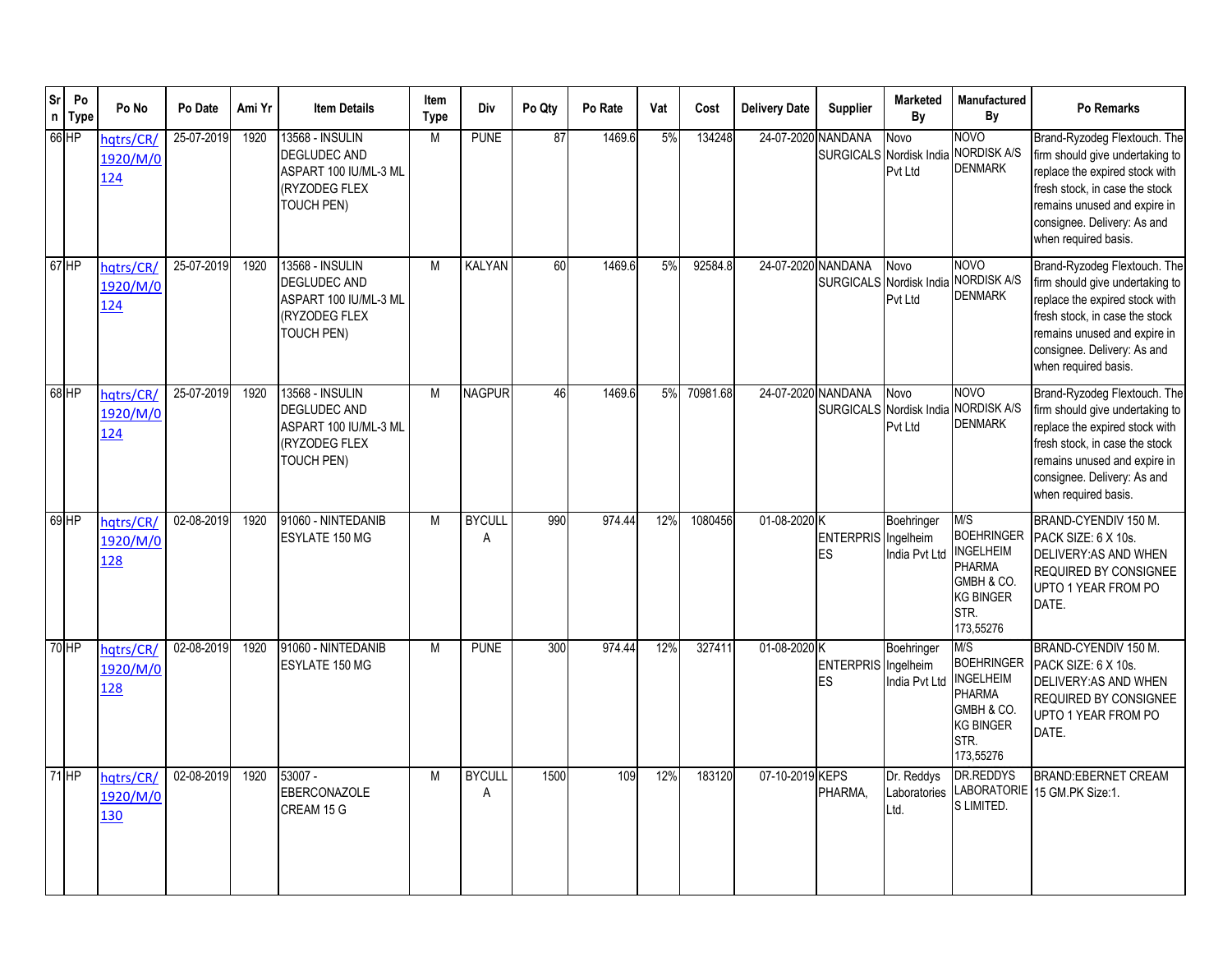| Sr        | Po<br>n Type | Po No                               | Po Date    | Ami Yr | <b>Item Details</b>           | Item<br>Type | Div                 | Po Qty | Po Rate | Vat | Cost   | <b>Delivery Date</b> | <b>Supplier</b> | <b>Marketed</b><br>By                           | <b>Manufactured</b><br>By                                                     | Po Remarks                                       |
|-----------|--------------|-------------------------------------|------------|--------|-------------------------------|--------------|---------------------|--------|---------|-----|--------|----------------------|-----------------|-------------------------------------------------|-------------------------------------------------------------------------------|--------------------------------------------------|
| $72$ HP   |              | hqtrs/CR/<br>1920/M/0<br>136        | 26-08-2019 | 1920   | 65400 - PARACETAMOL<br>500 MG | M            | <b>BYCULL</b><br>A  | 87000  | 0.31    | 12% | 30450  | 01-11-2019 KEPS      | PHARMA,         | Akums<br>Drugs &<br>Pharmaceuti<br>cals Limited | <b>M/S AKUMS</b><br>DRUGS AND<br><b>PHARMACEUT</b><br><b>CALS LTD</b>         | <b>BRAND-THERMADOL</b><br>500, PK OF 50X10 TABS. |
| 73 HP     |              | hqtrs/CR/<br>1920/M/0<br>136        | 26-08-2019 | 1920   | 65400 - PARACETAMOL<br>500 MG | M            | <b>BHUSA</b><br>WAL | 516500 | 0.31    | 12% | 180775 | 01-11-2019 KEPS      | PHARMA,         | Akums<br>Drugs &<br>Pharmaceuti<br>cals Limited | <b>M/S AKUMS</b><br><b>DRUGS AND</b><br><b>PHARMACEUT</b><br><b>CALS LTD</b>  | <b>BRAND-THERMADOL</b><br>500, PK OF 50X10 TABS. |
| 74 HP     |              | hatrs/CR<br>1920/M/0<br>136         | 26-08-2019 | 1920   | 65400 - PARACETAMOL<br>500 MG | M            | <b>PUNE</b>         | 156500 | 0.31    | 12% | 54775  | 01-11-2019 KEPS      | PHARMA,         | Akums<br>Drugs &<br>Pharmaceuti<br>cals Limited | <b>M/S AKUMS</b><br><b>DRUGS AND</b><br>PHARMACEUTI<br><b>CALS LTD</b>        | <b>BRAND-THERMADOL</b><br>500, PK OF 50X10 TABS. |
| 75 HP     |              | hqtrs/CR/<br>1920/M/0<br><u>136</u> | 26-08-2019 | 1920   | 65400 - PARACETAMOL<br>500 MG | M            | KALYAN              | 654000 | 0.31    | 12% | 228900 | 01-11-2019 KEPS      | PHARMA.         | Akums<br>Drugs &<br>Pharmaceuti<br>cals Limited | <b>M/S AKUMS</b><br><b>DRUGS AND</b><br>PHARMACEUTI<br><b>CALS LTD</b>        | <b>BRAND-THERMADOL</b><br>500.PK OF 50X10 TABS.  |
| 76 HP     |              | hatrs/CR/<br>1920/M/0<br>136        | 26-08-2019 | 1920   | 65400 - PARACETAMOL<br>500 MG | M            | SOLAPU<br>R         | 220000 | 0.31    | 12% | 77000  | 01-11-2019 KEPS      | PHARMA,         | Akums<br>Drugs &<br>Pharmaceuti<br>cals Limited | <b>M/S AKUMS</b><br><b>DRUGS AND</b><br>PHARMACEUTI<br><b>CALS LTD</b>        | <b>BRAND-THERMADOL</b><br>500, PK OF 50X10 TABS. |
| $77$ $HP$ |              | hqtrs/CR/<br>1920/M/0<br><u>136</u> | 26-08-2019 | 1920   | 65400 - PARACETAMOL<br>500 MG | M            | <b>NAGPUR</b>       | 209000 | 0.31    | 12% | 73150  | 01-11-2019 KEPS      | PHARMA,         | Akums<br>Drugs &<br>Pharmaceuti<br>cals Limited | <b>M/S AKUMS</b><br><b>DRUGS AND</b><br><b>PHARMACEUTI</b><br><b>CALS LTD</b> | <b>BRAND-THERMADOL</b><br>500.PK OF 50X10 TABS.  |